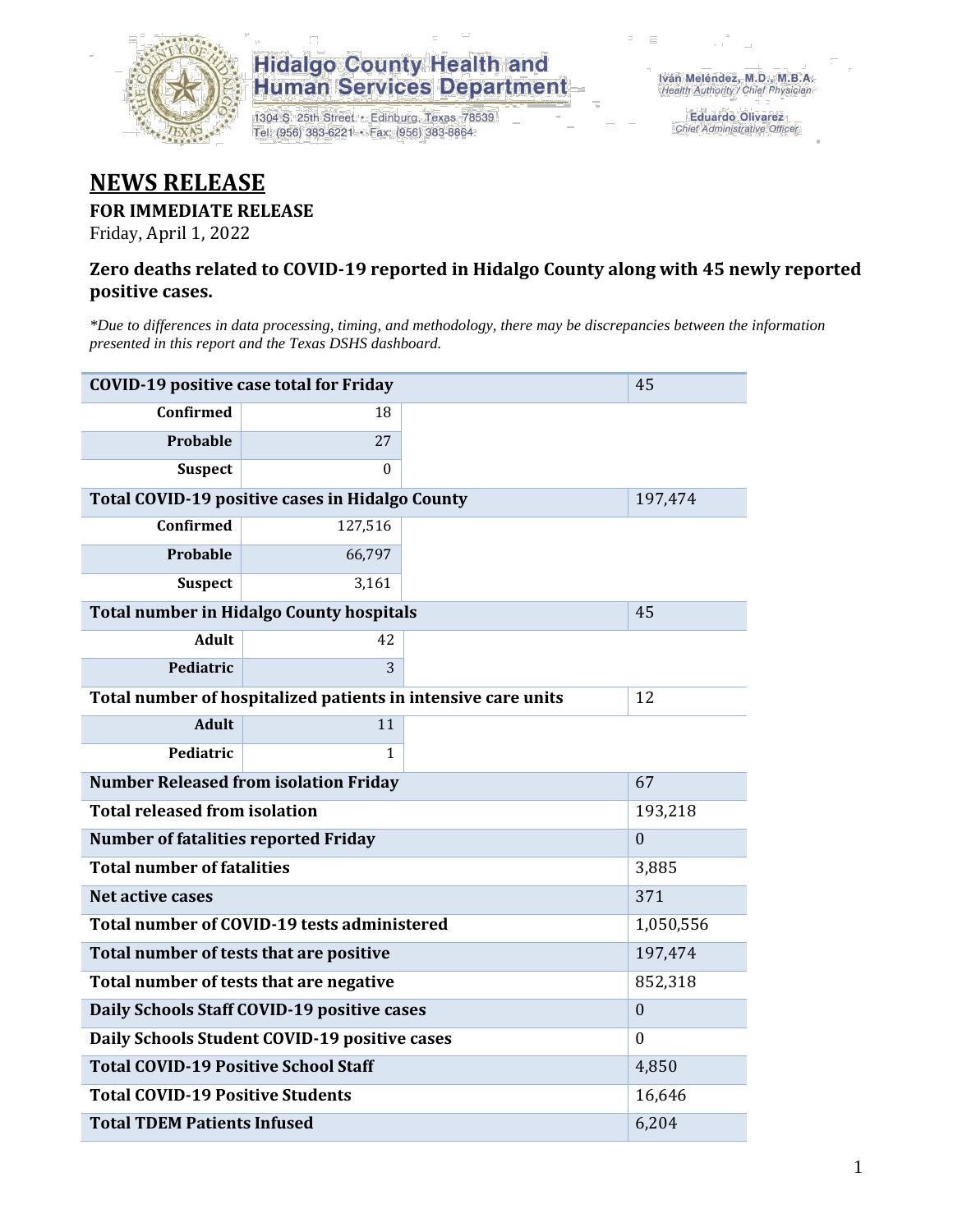

### **Hidalgo County Health and Human Services Department**

1304 S. 25th Street · Edinburg, Texas 78539 Tel: (956) 383-6221 · Fax: (956) 383-8864

Iván Meléndez, M.D., M.B.A. Health Authority / Chief Physician

> **Eduardo Olivarez** Chief Administrative Officer

*Hidalgo County uses the case status definition provided by the Texas Department of State Health Service's 2020 Epi Case Criteria Guide revised November 2020.*

- *1. Confirmed: A person who has tested positive through a molecular or PCR (oral or nasal swabs) test that looks for the presence of the virus's genetic material.*
- *2. Probable: A person who meets presumptive laboratory evidence through detection of COVID-19 by antigen test in a respiratory specimen.*
- *3. Suspect: A person who meets supported laboratory evidence through detection of specific antibodies in serum, plasma, whole body, and no prior history of being confirmed or probable case.*

*For more information of case status definition for COVID-19, please refer to:*

<https://www.dshs.state.tx.us/IDCU/investigation/epi-case-criteria-guide/2020-Epi-Case-Criteria-Guide.pdf>

Case Breakdown by Age Group:

| <b>Age Range</b> | <b>Number of Cases</b> |  |  |  |
|------------------|------------------------|--|--|--|
| $0 - 11$         | 7                      |  |  |  |
| 12-19            | 9                      |  |  |  |
| 20s              | $\overline{2}$         |  |  |  |
| 30 <sub>s</sub>  | 9                      |  |  |  |
| 40s              | 7                      |  |  |  |
| 50s              | 5                      |  |  |  |
| 60s              | 4                      |  |  |  |
| $70+$            | $\overline{2}$         |  |  |  |
| Total:           | 45                     |  |  |  |